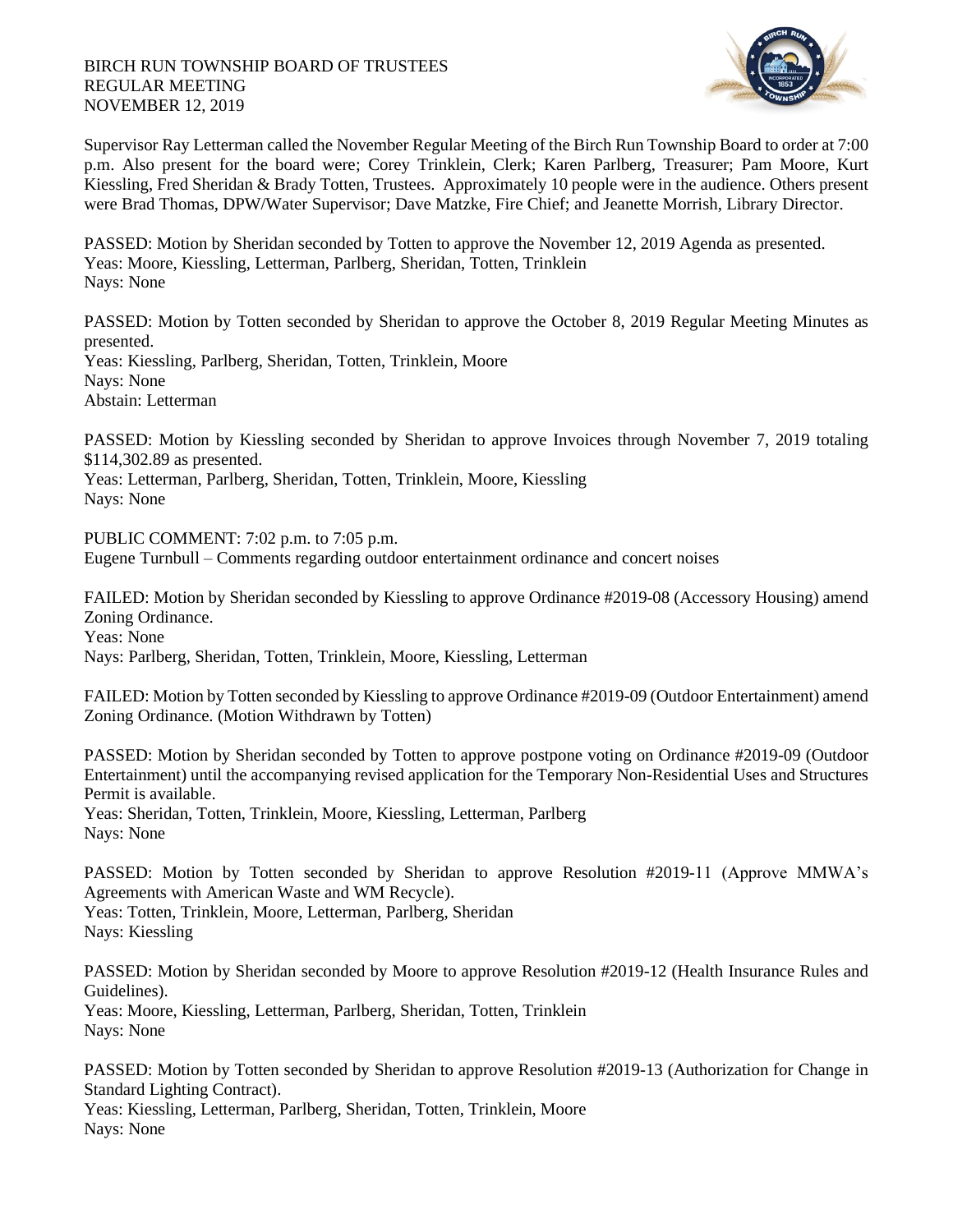PASSED: Motion by Trinklein seconded by Totten to approve Resolution #2019-14 (MERS Uniform 457 Supplemental Retirement Program).

Yeas: Parlberg, Sheridan, Totten, Trinklein, Moore, Kiessling Nays: Letterman

PASSED: Motion by Trinklein seconded by Sheridan to approve the MERS 457 Participation Agreement. Yeas: Parlberg, Sheridan, Totten, Trinklein, Moore, Kiessling, Letterman Nays: None

PASSED: Motion by Trinklein seconded by Moore to approve Resolution #2019-15 (Establishing Authorized Signatories for MERS).

Yeas: Sheridan, Totten, Trinklein, Moore, Kiessling, Letterman, Parlberg Nays: None

PASSED: Motion by Trinklein seconded by Totten to approve Resolution #2019-16 (Insurance Opting Out). Yeas: Totten, Trinklein, Moore, Kiessling, Letterman, Parlberg, Sheridan Nays: None

PASSED: Motion by Kiessling seconded by Sheridan to approve the Burnham & Flower Par Plan Property & Casualty Insurance at a cost of \$25,533 as presented. Yeas: Kiessling, Letterman, Sheridan, Trinklein Nays: Moore, Parlberg, Totten

PASSED: Motion by Parlberg seconded by Moore to approve adding the Burnham & Flower Cyber & Privacy Liability Coverage at a cost of \$1,914 as presented. Yeas: Letterman, Parlberg, Sheridan, Trinklein, Kiessling, Nays: Moore, Parlberg, Totten

PASSED: Motion by Totten seconded by Moore to approve the Burnham & Flower Health Insurance Plan Simply Blue HSA Gold \$2800 - 0% with the Township paying 80% of the health insurance premium. Yeas: Kiessling, Letterman, Parlberg, Sheridan, Totten, Trinklein, Moore Nays: None

PASSED: Motion by Trinklein seconded by Sheridan to approve contributing \$1,007 to Brandon Carter's 2019 HSA account. Yeas: Letterman, Parlberg, Sheridan, Totten, Trinklein, Moore, Kiessling

Nays: None

PASSED: Motion by Totten seconded by Sheridan to approve setting the 2020 HSA contribution to \$2,015.00 for an individual and \$4,030.00 for family.

Yeas: Parlberg, Sheridan, Totten, Trinklein, Moore, Kiessling Nays: Letterman

PASSED: Motion by Totten seconded by Sheridan to approve setting the "in lieu of" payment for employee health insurance opt-out to \$2,015.

Yeas: Sheridan, Totten, Trinklein, Moore, Kiessling, Letterman, Parlberg Nays: Letterman

PASSED: Motion by Sheridan seconded by Moore to approve hiring Matthew Kehn as a new Birch Run Township firefighter.

Yeas: Sheridan, Totten, Trinklein, Moore, Kiessling, Letterman, Parlberg Nays: None

PUBLIC COMMENT: 8:34 p.m. to 8:42 p.m. Jeanette Morrish – Was at school board meeting, but wanted to give a library update Pam Moore – Gave a Chamber of Commerce update Mark Major – Asked about complaints regarding racetrack